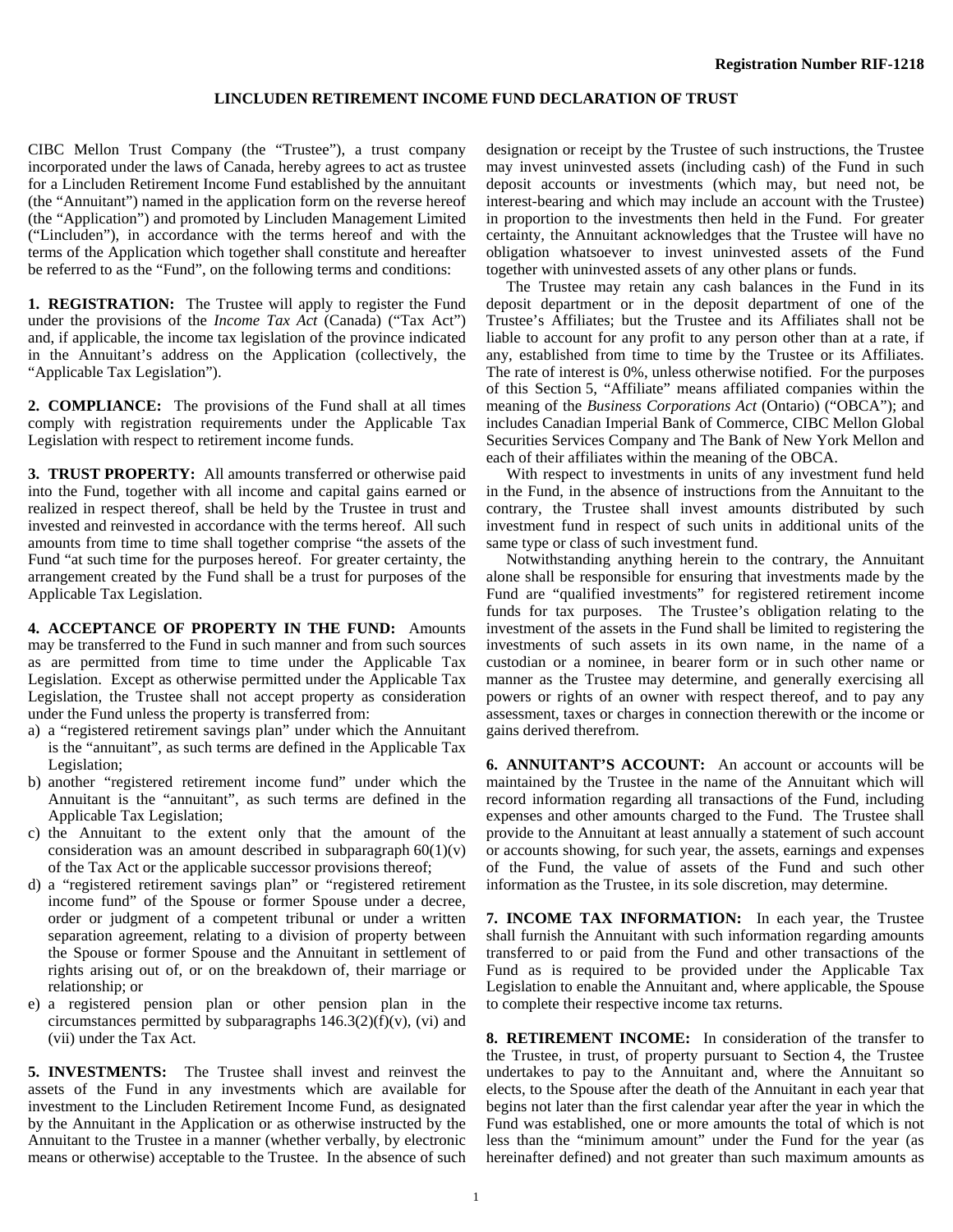may apply to payments out of the Fund under applicable laws, but the amount of any such payment shall not exceed the value of the assets of the Fund immediately before the time of payment.

 The "minimum amount" under the Fund for the year in which the Fund is established is nil. Except as otherwise provided under the Applicable Tax Legislation, for each subsequent year, the minimum amount under the Fund means the product obtained when the value of the assets of the Fund at the beginning of the year is multiplied by the applicable "prescribed amount" under the Tax Act.

 The amount and frequency of the payment or payments to be made by the Trustee under this Section 8 in respect of any calendar year shall be specified in writing by the Annuitant on the Application or on such other form as the Trustee may provide for this purpose from time to time. The Annuitant may change the amount and frequency of such payment or payments or request additional payments by instructing the Trustee to this effect in writing on such form as the Trustee may provide for this purpose from time to time. If the Annuitant does not specify the payment or payments to be made in a year, or if the payment or payments specified by the Annuitant for a year are less than the minimum amount under the Fund for the year, the Trustee shall make such payment or payments to the Annuitant as it deems necessary so that the minimum amount for the year is paid from the Fund for the year. If the payment or payments specified for the Annuitant are greater than the maximum amount permitted to be paid out of the Fund under Applicable Tax Legislation in the year, the Trustee shall make such payment or payments to the Annuitant as it deems necessary so that the maximum amount so permitted is paid from the Fund for the year.

 The Trustee will notify the Annuitant in writing, at such time or times and in such form as the Trustee deems appropriate, of the approximate value of the Fund and of the approximate amount of monies required to make any such payment or payments in accordance with this Section 8 so that the Annuitant may instruct the Trustee as to which assets of the Fund the Annuitant wishes to dispose of in order that such payment or payments may be made by the Trustee. If the Annuitant fails to so instruct the Trustee within thirty (30) days after the Trustee has provided such written notice to the Annuitant, the Trustee shall dispose of such properties held in the Fund in proportion to the investments in the Fund.

 An election by the Annuitant to base the "minimum amount" on the age of the Spouse cannot be changed, revoked or amended once a payment is made to the Annuitant out of the Fund, even if the Spouse dies or the Annuitant and the Spouse are separated or cease to be married or relationship.

 The Trustee shall not borrow or obtain otherwise than from cash or securities of the Fund the funds necessary to make such payments. Except as the Trustee may otherwise permit, payments from the Fund shall be made in cash only. Each payment from the Fund shall be deemed to have been made by the Trustee to the Annuitant when the Trustee mails a cheque payable to the Annuitant or otherwise makes the payment by notice thereof in a postage prepaid envelope addressed to the Annuitant at the address indicated in the Application or at such other address as may be furnished by the Annuitant to the Trustee in writing or when the Trustee electronically transfers the amount of the payments to the credit of the Annuitant's bank account designated by the Annuitant on the Application or otherwise in writing in the form required by the Trustee.

**9. FUND TRANSFERS:** At the written direction of the Annuitant in a form satisfactory to the Trustee, the Trustee shall, in the form and manner prescribed by the Applicable Tax Legislation, transfer all or part of the assets of the Fund or an amount equal to the value thereof at the time of such direction, less (i) any fees or charges applicable or outstanding hereunder; and (ii) an amount sufficient to ensure that the "minimum amount" under the Fund for the year in which the

transfer is made is paid to the Annuitant by the Trustee in the year; together with all information necessary for the continuance of the Fund, to any person who has agreed to be a carrier of another registered retirement income fund of the Annuitant. Such transfer shall take effect in accordance with applicable laws and within a reasonable time after all forms required by law and by the Trustee to be completed in respect of such transfer have been completed and forwarded to the Trustee. Upon such transfer, the Trustee shall be subject to no further liability or duty to the Annuitant with respect to the value of the Fund, or the portion thereof, so transferred, as the case may be.

 If only a portion of the assets of the Fund is transferred in accordance with the foregoing paragraph, the Annuitant may specify in the aforementioned written direction which assets the Annuitant wishes to so transfer, or which assets the Annuitant wishes to dispose of in order to effect such transfer, failing which the Trustee shall transfer or dispose of such assets of the Fund in proportion to the investments in the Fund.

 The Trustee shall transfer from the Fund to a registered retirement income fund or registered retirement savings plan of the Spouse or former Spouse an amount under a decree, order or judgment of a competent tribunal, or under a written separate agreement relating to a division of property between the Annuitant and the Spouse or former Spouse in settlement of rights arising out of, or on the breakdown of, their marriage or relationship.

**10. DEATH OF ANNUITANT:** Upon receiving evidence satisfactory to the Trustee of the death of the Annuitant, the Trustee shall, upon receipt of such documentation as it may reasonably require and subject to the requirements of the Applicable Tax Legislation, continue payment of retirement income to the successor Annuitant designated by the Annuitant in accordance with Section 11, or, if there is no successor Annuitant (or if the successor Annuitant predeceases the Annuitant), shall forthwith realize the assets of the Fund and pay over the proceeds of such realization (net of any applicable costs and charges, including any applicable taxes) in a lump sum to the beneficiary designated by the Annuitant in accordance with Section 11 or, if no such beneficiary has been designated or the designated beneficiary has predeceased the Annuitant, to the Annuitant's personal representatives. In either case, no such payment shall be made by the Trustee hereunder until the Trustee has been furnished with such releases and other documents as may be required by the Trustee.

**11. DESIGNATION OF SUCCESSOR ANNUITANT OR BENEFICIARY:** Subject to applicable law, the Annuitant may at any time and from time to time designate the Spouse to be the successor Annuitant under the Fund in accordance with the Applicable Tax Legislation. Alternatively, the Annuitant may at any time and from time to time designate one or more beneficiaries to receive the assets payable under the Fund in the event of the Annuitant's death subject to applicable laws. Subject to applicable law, each such designation may only be made, changed or revoked by a written instrument in form reasonably acceptable to the Trustee (including a will or codicil) which adequately identifies the Fund and has been signed by the Annuitant. The instrument or evidence thereof acceptable to the Trustee shall not be effective prior to the time it is filed with the Trustee at the office of the Trustee from time to time specified by it prior to the payment of any benefits under the Fund. If more than one such instrument has been so filed with the Trustee, the Trustee shall make payment only in accordance with the instrument bearing the latest execution date. The Annuitant is solely responsible for ensuring that any designation of beneficiary is effective under Applicable Tax Legislation.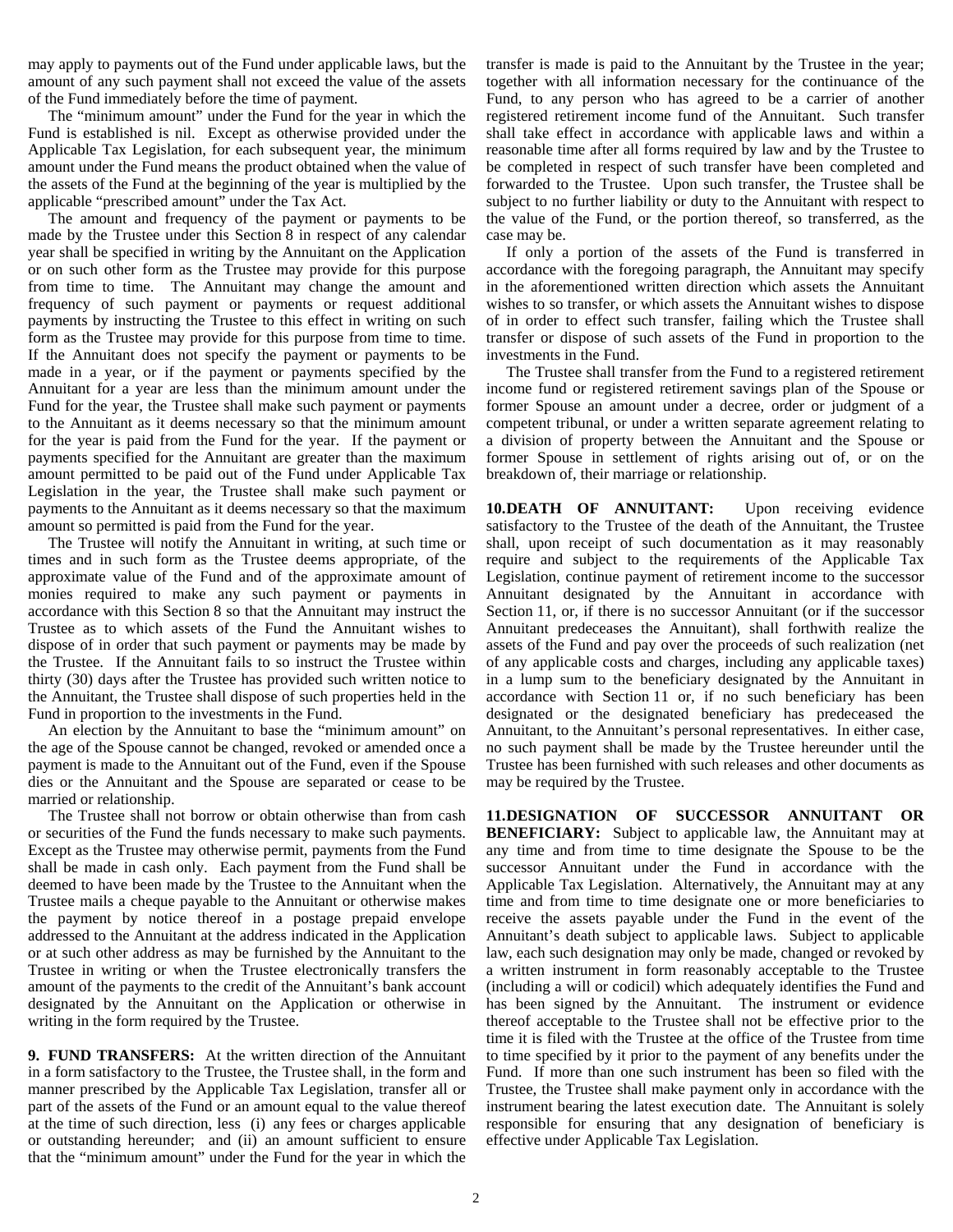**12. OWNERSHIP AND VOTING RIGHTS**: Title to all assets of the Fund shall at all times be vested solely in the Trustee in trust to be held in accordance with the terms hereof., The Annuitant may, by written notice received by the Trustee at least forty-eight (48) hours prior to any securityholders' meeting, request the Trustee to authorize the Annuitant to act as the Trustee's representative for the purpose of exercising the voting rights attached to any securities in the Fund registered in the name of the Trustee, at any meeting of securityholders, whereupon the Trustee shall give such authorization to the Annuitant. In the absence of such written direction, the securities in the Fund shall not be voted.

**13. DELEGATION BY THE TRUSTEE:** The Trustee shall be ultimately responsible for the administration of the Fund. The Annuitant expressly authorizes the Trustee to delegate to **Lincluden Management Limited**, its successors and assigns, (the "Agent") as agent of the Trustee (with power to delegate any of its powers, authorities or duties) such powers, authorities and duties under the Fund as the Trustee may determine from time to time. Without limiting the generality of the foregoing, the Trustee may delegate to the Agent the performance of the following:

- a) receiving, investing, reinvesting and disposing of the assets of the Fund in accordance with the terms hereof;
- b) determining the form of instructions or elections to be provided or made by the Annuitant hereunder, including as regards the investment, reinvestment and disposition of assets of the Fund and receiving and implementing such instructions and elections;
- c) maintaining the Fund records and accounting properly to the Annuitant for all assets of the Fund;
- d) preparing any forms required by the Applicable Tax Legislation;
- e) determining the amount and manner of payment of fees and charges payable hereunder from time to time and receiving, collecting and disbursing all such fees and charges;
- f) making payments to the Annuitant in accordance with the terms hereof;
- g) performing valuations of the assets of the Fund from time to time in accordance with the terms hereof; and
- h) such other duties under the Fund as the Trustee in its sole discretion may determine.

 The Agent is not the Trustee's agent with respect to any other matters, and in particular, is not the Trustee's agent with respect to the investment or reinvestment of the assets of the Fund. The Trustee reserves the right to revoke the appointment of the Agent as its agent hereunder at any time and will notify the Annuitant of any such revocation. The Trustee shall not be liable for the acts or omissions of any of its agents or advisors. The Agent may be compensated for its services hereunder out of the fees and charges payable pursuant to Section 14.

**14. FEES:** The Trustee shall be entitled to such reasonable compensation and administrative charges for its services hereunder as may be established by it from time to time and to reimbursement for all disbursements and expenses (including taxes) reasonably incurred by it or by the Agent in the performance of its duties hereunder chargeable at March 1 annually. The Trustee shall also be entitled to a reasonable fee (established by it from time to time) for any exceptional services performed by it (including the exercise of any discretion required to be exercised) hereunder, commensurate with the time and responsibility involved.

 All compensation, charges and reimbursements of the Trustee applicable hereunder shall be charged against and deducted by the Trustee from the assets of the Fund and the Trustee may realize any assets of the Fund in proportion to the investments in the Fund for the purpose of paying such amounts. Alternatively, the Trustee may permit the Annuitant to pay such amounts personally in such

circumstances as the Trustee may determine from time to time. The Annuitant authorizes the Trustee to, and the Trustee may pay the Agent all or a portion of the fees, charges and reimbursements paid by the Annuitant to the Trustee under the Fund.

 If these fees apply to the Annuitant, the Annuitant shall be provided with a notice of these fees and shall be given at least thirty (30) days' prior written notice of a change, from time to time, in the amount of these fees.

**15. AMENDMENTS:** The Trustee may from time to time at its discretion, with the written consent of the Agent, such consent not to be unreasonably withheld or delayed, amend the Fund with, if required, the concurrence of the authorities administering the Applicable Tax Legislation and, except as otherwise provided herein, by giving sixty (60) days' notice in writing to the Annuitant; provided, however, that any such amendments shall not have the effect of disqualifying the Fund as a "registered retirement income fund" within the meaning of the Applicable Tax Legislation, unless such amendment or revision is necessary for the Fund to be in compliance with the Applicable Tax Legislation.

**16. NOTICE:** Any notice to be given to the Trustee hereunder shall be given to the Agent, unless the Trustee has notified the Annuitant of the revocation of the appointment of the Agent, and any such notice shall be sufficiently given if delivered personally or mailed, postage prepaid, addressed to the office of the Agent, where the Fund is administered or at such other address as the Trustee may specify from time to time in writing and shall be deemed to have been given on the day that such notice is in fact received by the Agent. When corresponding with the Trustee, the Annuitant must put the name of the investment fund and his name on all correspondence. Any notice, statement or receipt given by the Trustee to the Annuitant or the Spouse shall be sufficiently given if delivered personally or mailed, postage prepaid, and addressed to such Annuitant or the Spouse at the address of the Annuitant set out in the Application unless the Annuitant has notified the Trustee of a new address, in which case notice shall be addressed to the Annuitant at the last address for such purpose so known to the Trustee, and such notice shall be deemed to have been given at the earlier of the time of delivery or on the day of mailing.

**17. LIABILITY OF THE TRUSTEE:** Any amounts payable under the Fund to the Annuitant or to any beneficiary under the Fund shall be payable only from the assets held in the Fund and the Trustee shall have no other liability or obligation with respect to the payment of such amounts. Notwithstanding any other provisions hereof, the Trustee (including, for greater certainty, the Agent) will not be liable in its personal capacity for or in respect of:

- a) any taxes, interest or penalties which may be imposed on the Trustee in respect of the Fund under the Applicable Tax Legislation (whether by way of assessment, reassessment or otherwise) or for any other charges levied or imposed by any governmental authority upon or in respect of the Fund, as a result of the purchase, sale or retention of any investment including, without limiting the generality of the foregoing, non-qualified investments and the Trustee may reimburse itself for, or may pay, any such taxes, interest, penalties or other charges out of the capital or the income, or partly out of the capital and partly out of the income, of the Fund as it in its absolute discretion deems expedient (and, for greater certainty, the Trustee may realize upon such assets of the Fund as it may determine in its sole discretion for purposes of paying any such amounts); or
- b) any loss suffered or incurred by the Fund, the Annuitant, any beneficiary under the Fund or other person having an interest in the assets of the Fund, caused by or resulting from: (i) any